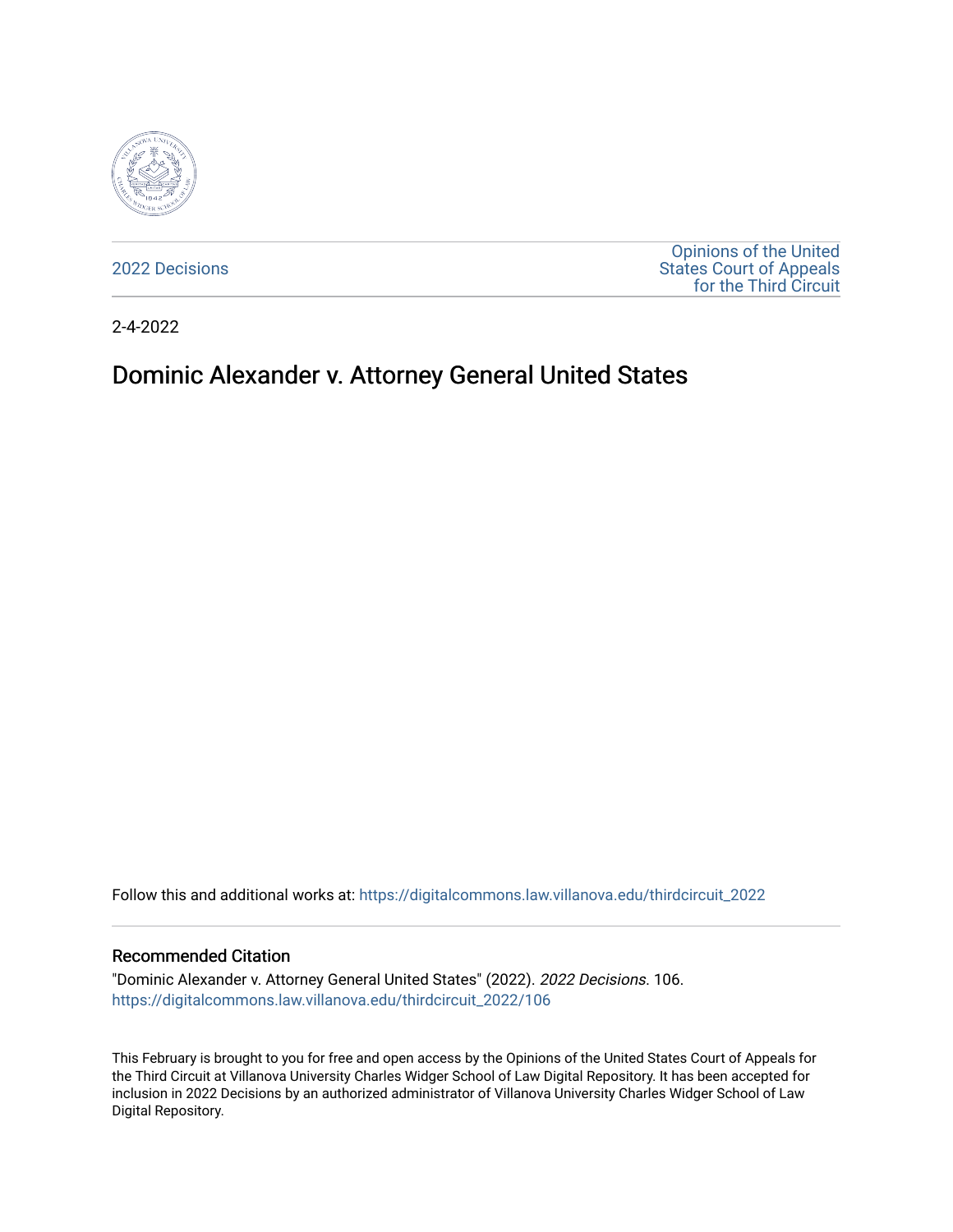# NOT PRECEDENTIAL UNITED STATES COURT OF APPEALS FOR THE THIRD CIRCUIT

## No. 21-1474 \_\_\_\_\_\_\_\_\_\_\_\_\_

\_\_\_\_\_\_\_\_\_\_\_\_\_

## DOMINIC JEROME ALEXANDER, Petitioner

v.

## ATTORNEY GENERAL UNITED STATES OF AMERICA \_\_\_\_\_\_\_\_\_\_\_\_\_\_\_

On Petition for Review of an Order of the Board of Immigration Appeals (BIA 1:A055-555-140) Immigration Judge: Pallavi S. Shirole

\_\_\_\_\_\_\_\_\_\_\_\_\_\_\_

Submitted Under Third Circuit LAR 34.1(a) January 18, 2022

Before: JORDAN, RESTREPO, and PORTER, *Circuit Judges*

(Filed February 4, 2022) \_\_\_\_\_\_\_\_\_\_\_\_\_\_\_

## OPINION \_\_\_\_\_\_\_\_\_\_\_\_\_\_\_

JORDAN, *Circuit Judge*.

Petitioner Dominic Alexander seeks review of a decision of the Board of

Immigration Appeals ("BIA") dismissing his appeal after an Immigration Judge ("IJ")

This disposition is not an opinion of the full court and, pursuant to I.O.P. 5.7, does not constitute binding precedent.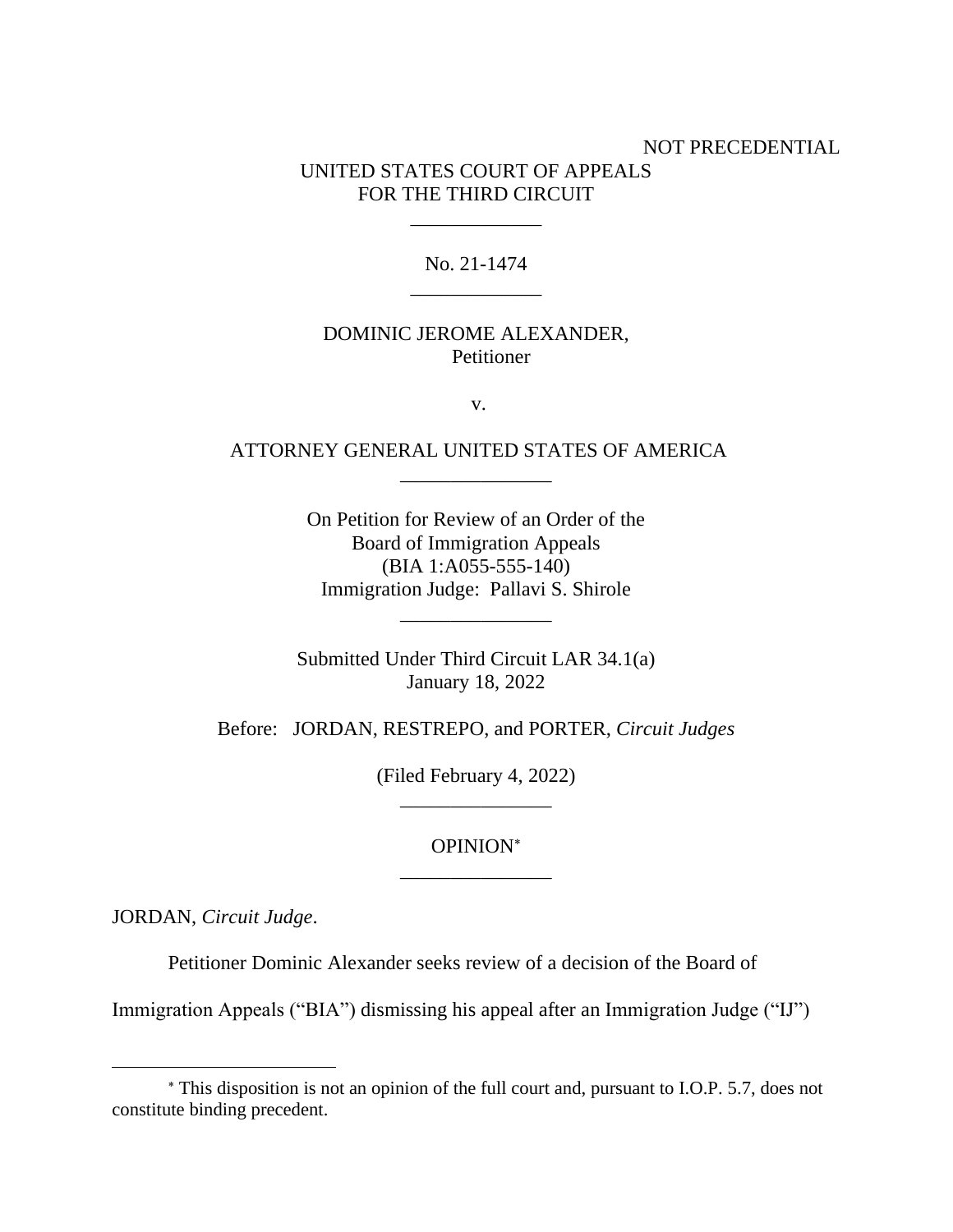denied his application for asylum, withholding of removal, and deferral of removal under the Convention Against Torture ("CAT"). We will deny his petition for review.

#### **I. Background**

Alexander is a native and citizen of Jamaica who entered the United States in 2002. In 2015, he pled guilty in New Jersey state court to distributing a controlled dangerous substance within 1,000 feet of school property, in violation of N.J. Stat. Ann. § 2C:35-7, and to unlawful gun possession, in violation of N.J. Stat. Ann. § 2C:39-7. More specifically, Alexander admitted to possessing a semi-automatic handgun and marijuana (with an intent to distribute it) within 1,000 feet of a school. The indictment alleged, in a separate count dismissed as part of Alexander's plea deal, that the amount of marijuana exceeded 50 grams.

The government seeks to remove Alexander as a noncitizen convicted of a controlled substance violation, a firearms offense, and two crimes of moral turpitude. *See*  8 U.S.C. § 1227(a)(2)(A)(ii), (B)(i), (C). Alexander has conceded removability but has applied for asylum, withholding of removal, and protection under the CAT.

His application is based on two grounds. First, he claims that he would be persecuted and tortured in Jamaica because he is bisexual. To prove his risk, Alexander describes his past experiences as follows. In 2001, when he was fourteen years old, he had his first physical relationship with another boy. When that relationship was discovered, the dean of his school threatened to cane him, he was expelled, and his father disowned him. He then moved to his mother's house, but there he was assaulted by a group of youths in the neighborhood. They called him a derogatory name for a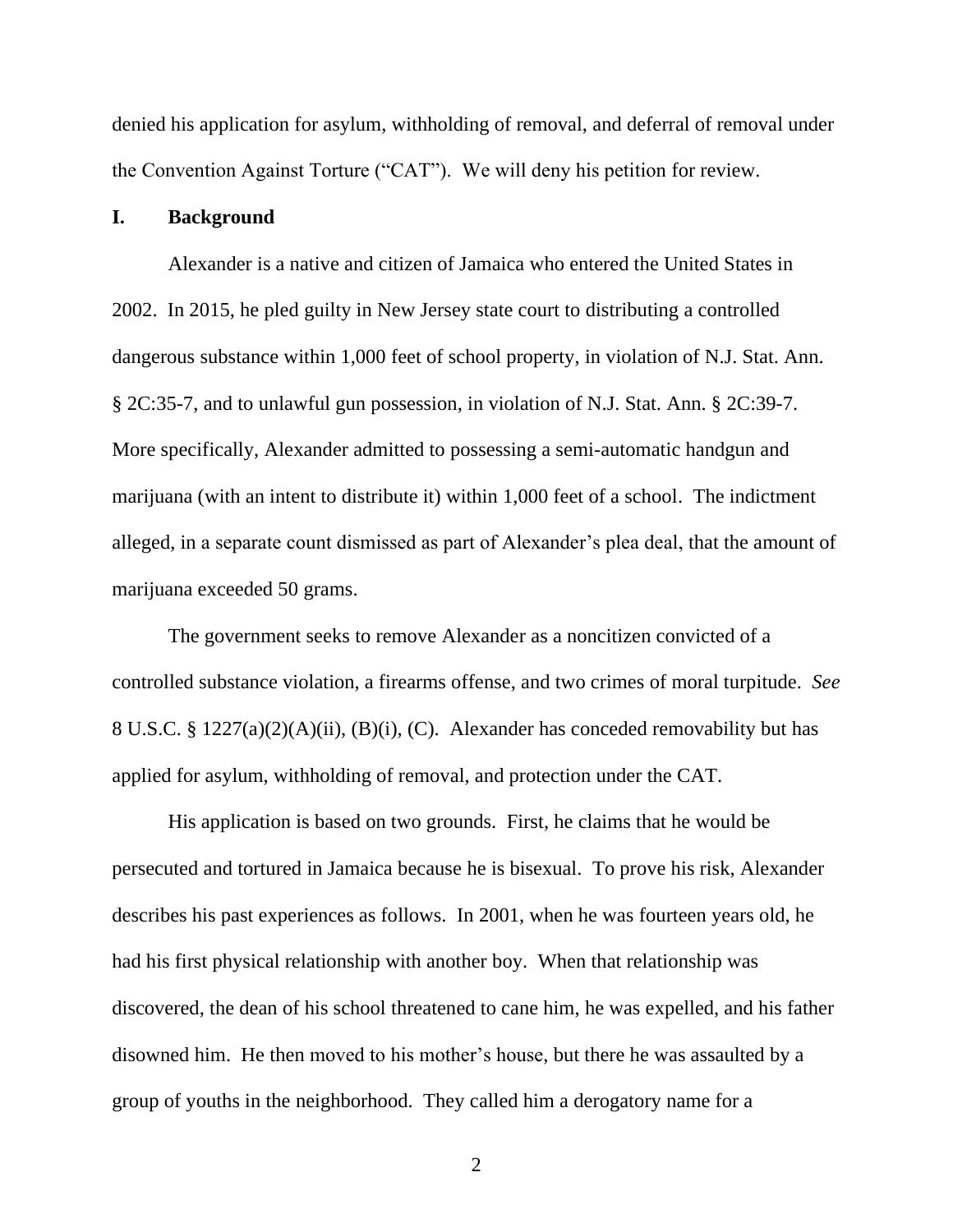homosexual, beat him with a stick, kicked him, and dragged him on the floor. He required several stitches on his face and could only eat through a straw during his recovery. He then went to his uncle's house, where he stayed for a few months before coming to the United States. Shortly after he left, some men came to his uncle's house looking for him and threatened to burn the house down if Alexander ever returned. In 2012, at a club in New York, he encountered two of the people who had beaten him back in Jamaica; they chased him, but he was able to get away. His mother's friends later told her to keep him in the United States.

Alexander's second ground for seeking relief is based on his family's political ties to the Jamaican Labor Party ("JLP"). Two of his uncles were murdered for being JLP supporters. He said that, if he returned to Jamaica, he would be easily recognized as a member of his family because of his light skin and his family's business interests. He was never personally involved in any political activity while living in Jamaica, because he was too young.

An IJ denied Alexander's application.<sup>1</sup> Noting that the indictment and judgment of conviction indicated that Alexander had possessed over 50 grams of marijuana and unlawfully possessed a handgun near a public school, she exercised her discretion to

<sup>&</sup>lt;sup>1</sup> The IJ had earlier denied Alexander's application, but the BIA then remanded the matter for the IJ to reconsider parts of her decision in light of our intervening opinion in *Rosa v. Attorney General*, 950 F.3d 67 (3d Cir. 2020), which dealt with the same New Jersey criminal statute. In the remand order, the BIA instructed the IJ to conduct further fact-finding in support of her decision on the particularly serious crime and to reconsider her CAT decision. She did so.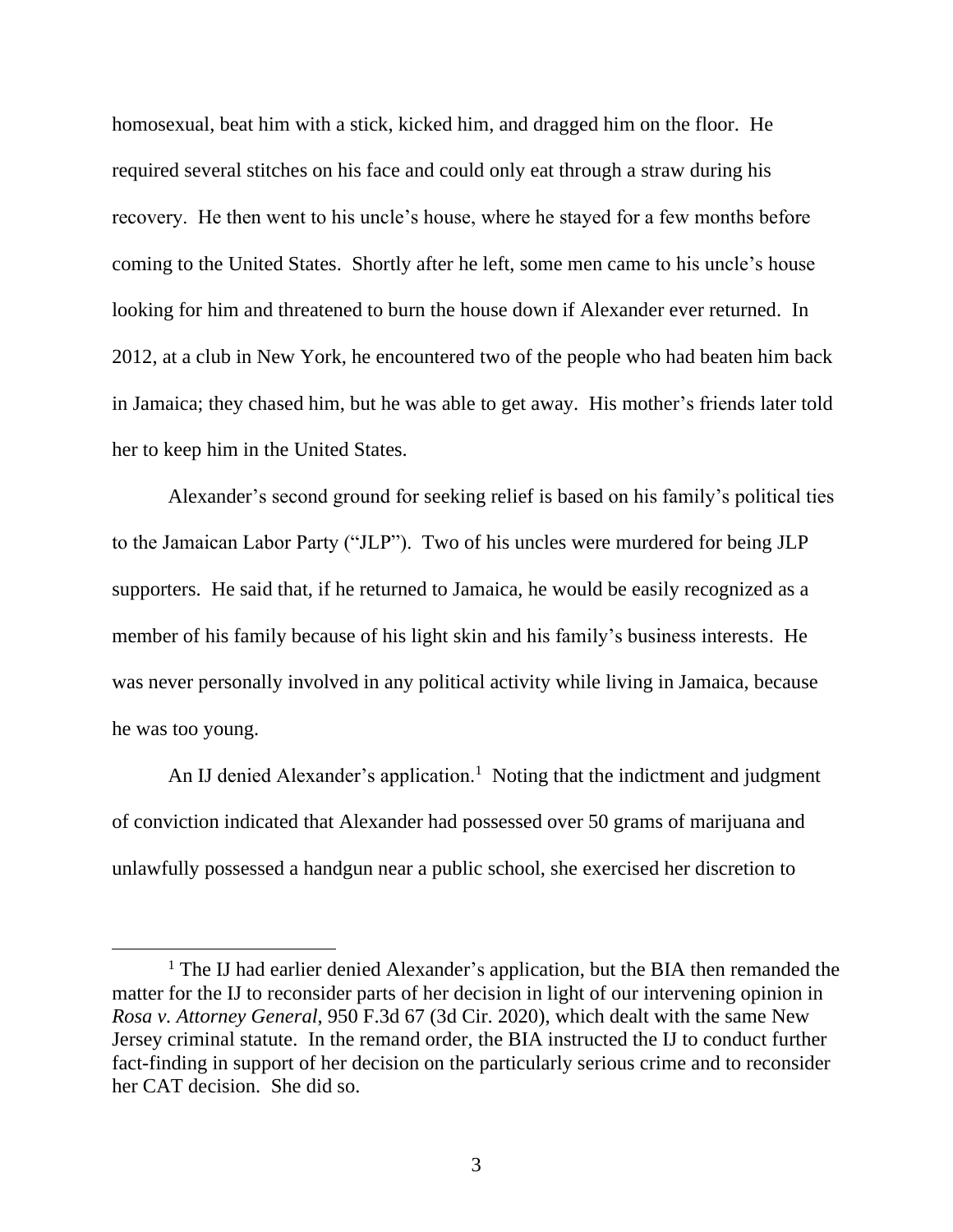determine that his conviction was a "particularly serious crime," which barred asylum and withholding of removal. She also held that he was not eligible for protection under the CAT. She determined that his past experiences did not arise to the level of torture and that the evidence did not establish that he was more likely than not to be tortured, particularly given that the JLP had risen to power in recent years and conditions for bisexuals in Jamaica had seen some improvements. Alexander appealed the IJ's denial to the BIA.

The BIA upheld the IJ's findings and dismissed the appeal. It rejected Alexander's argument that the IJ had failed to consider certain evidence, concluding that the record indicated that the IJ had indeed considered all the evidence and that any error was harmless. Alexander then filed the pending petition for review.

# **II. Discussion**<sup>2</sup>

#### **A. Asylum and Withholding of Removal**

Alexander first challenges the BIA's determination that he was convicted of a particularly serious crime. A particularly serious crime "disqualifies [an alien] from all

 $2$  The BIA had jurisdiction over Alexander's appeals pursuant to 8 C.F.R. § 1003.1(b)(3). Because its second decision dismissing the appeal was a final order of removal, we have jurisdiction under 8 U.S.C. § 1252(a)(1). "Where … the BIA's opinion directly states that the BIA is deferring to the IJ, or invokes specific aspects of the IJ's analysis and factfinding in support of the BIA's conclusions, we review both decisions." *Sunuwar v. Att'y Gen.*, 989 F.3d 239, 246 (3d Cir. 2021) (internal quotation marks omitted). But "where the BIA makes a merits decision without adopting or invoking the IJ's reasoning, we review only the BIA's decision." *Id.* at 246-47.

Our jurisdiction to review the BIA's final order is limited to "constitutional claims [and] questions of law[.]" 8 U.S.C.  $\S$  1252(a)(2)(C), (D). We may not review factual challenges to the agency's denial of asylum or withholding of removal. *Nasrallah v.*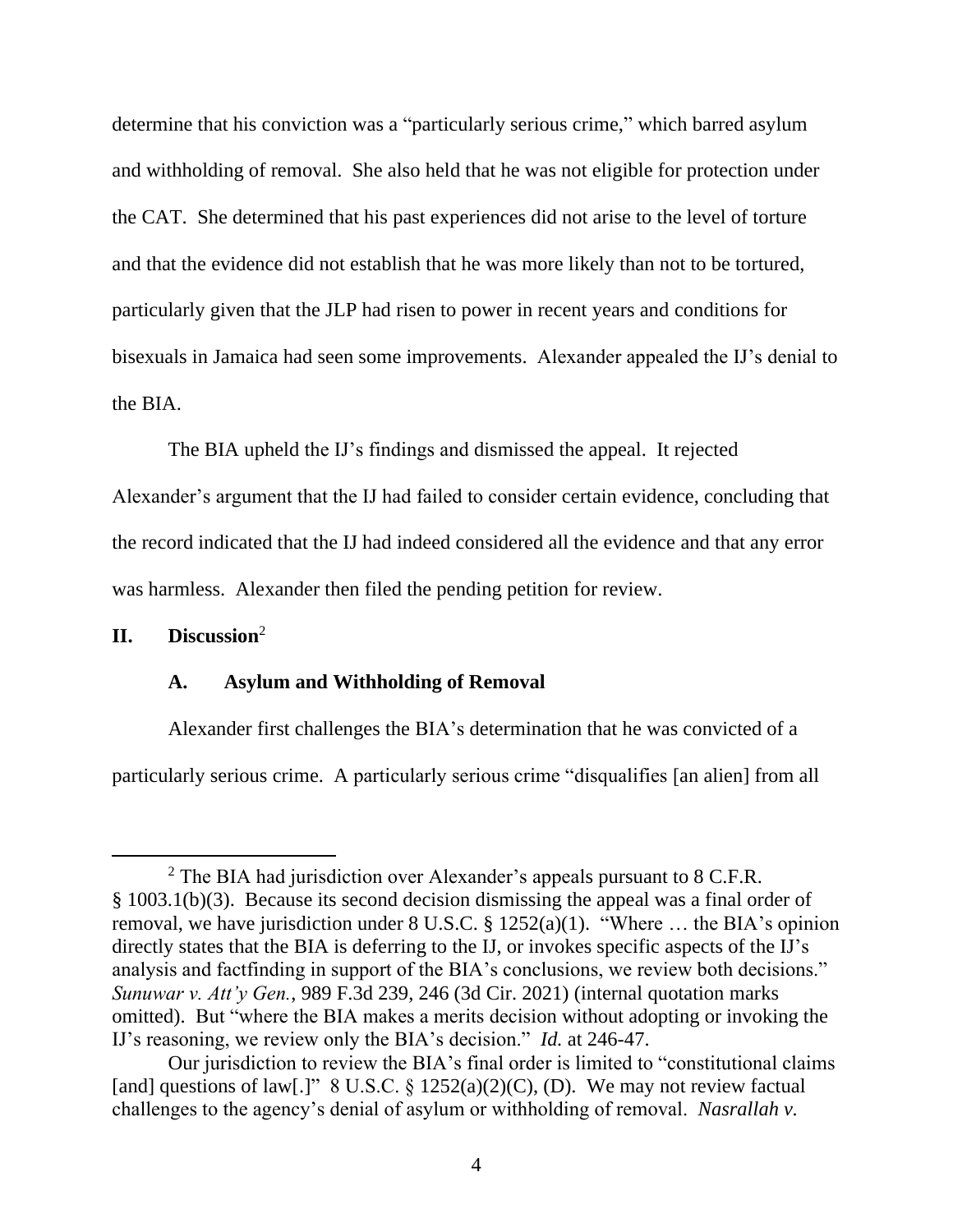forms of relief from removal except deferral of removal under the CAT." *Sunuwar v. Att'y Gen.*, 989 F.3d 239, 250 (3d Cir. 2021).

"The BIA has broad discretion to decide whether an offense is a particularly serious crime." *Id.* (internal quotation marks omitted). When exercising that discretion, the agency follows a two-step process. It first decides whether the elements of a crime ""potentially bring the offense within the ambit of a particularly serious crime""; if so, it then "consider[s] 'all reliable information'" to determine whether the alien's specific offense was particularly serious. *Luziga v. Att'y Gen.*, 937 F.3d 244, 252-53 (3d Cir. 2019) (quoting *In re N-A-M-*, 24 I&N Dec. 336, 342 (B.I.A. 2007)).

The IJ and the BIA committed no legal error in following that two-step framework to determine that Alexander's offense was a particularly serious crime. As to the first prong, N.J. Stat. Ann. § 2C:35-7 has the following elements: "(1) possession of a controlled dangerous substance, (2) with the purposeful or knowing intent to distribute the substance, and (3) within 1000 feet of any school property." *State v. Gregory*, 106 A.3d 1207, 1210 (N.J. 2015). Alexander does not seriously dispute the BIA's explanation that "[d]rug offenses are often considered particularly serious, as are crimes

*Barr*, 140 S. Ct. 1683, 1690 (2020). We review questions of law de novo. *Sunuwar*, 989 F.3d at 247.

Because a CAT order is separate and distinct from a final order of removal, we may review factual challenges to the denial of protection under the CAT. *Nasrallah*, 140 S. Ct. at 1690-92. Our standard of review for factual challenges is the "highly deferential" substantial-evidence standard, where "[t]he agency's 'findings of fact are conclusive unless any reasonable adjudicator would be compelled to conclude to the contrary.'" *Id.* at 1692 (quoting 8 U.S.C. § 1252(b)(4)(B)). We review questions of law de novo. *Sunuwar*, 989 F.3d at 247.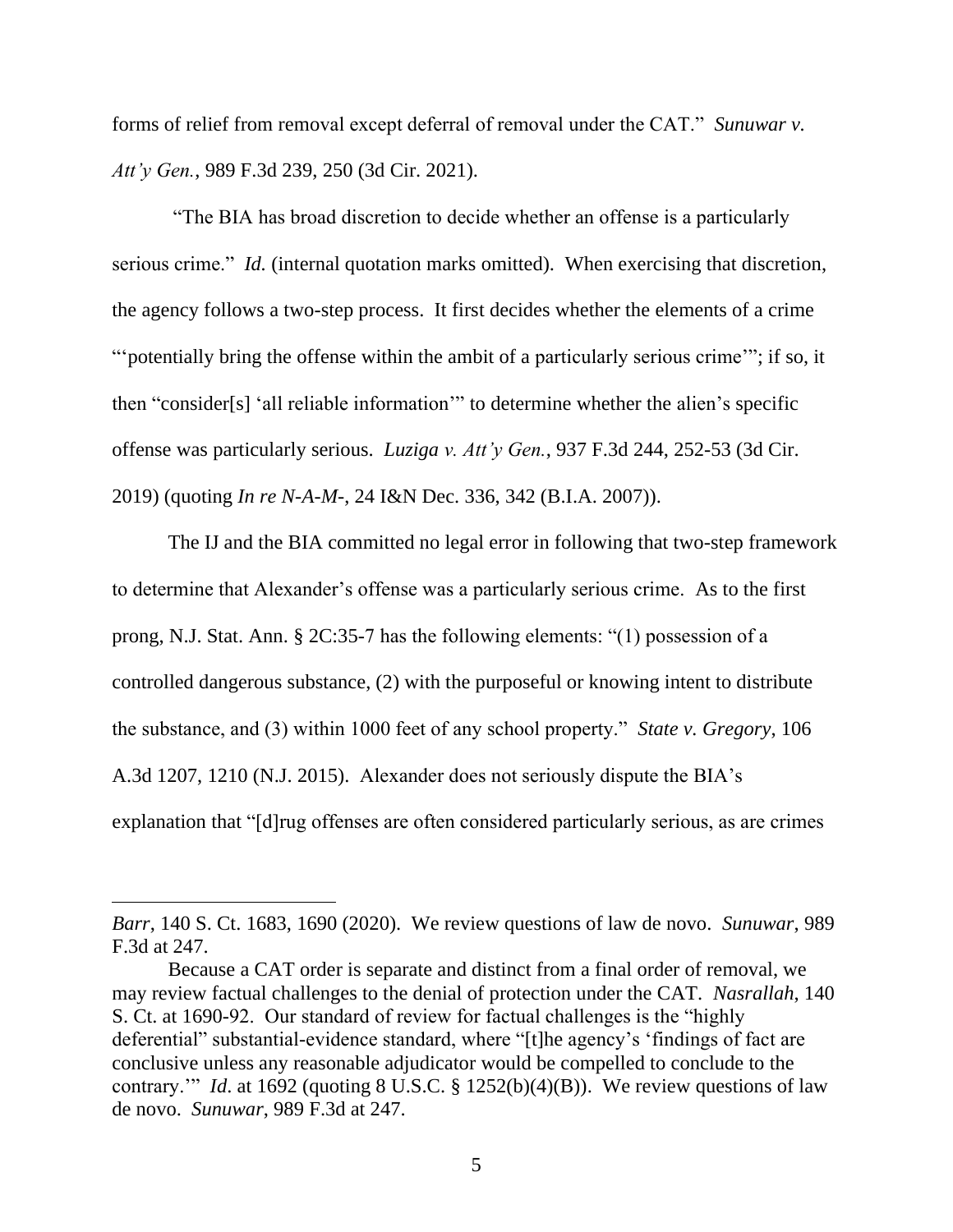that endanger minors or induce them to criminal activity." (A.R. at 5.) Instead, he argues that the BIA should have analyzed the "least culpable conduct" under the statute, which could involve possession of drugs with an intent to give them away for free. (Opening Br. at 24.) Leaving aside the oddity of arguing that giving drugs to minors is not particularly serious, there is no requirement for the BIA to conduct a least-culpableconduct analysis. The question is whether the crime's elements "*potentially* bring the crime into a category of particularly serious crimes[,]" not whether they always do so. *Luziga*, 937 F.3d at 253 (emphasis added). The agency did not err in concluding that N.J. Stat. Ann. § 2C:35-7 potentially falls within the ambit of a particularly serious crime.

With respect to the second prong, the BIA agreed with the IJ's determination that Alexander's specific conduct was particularly serious, noting that "[he] was in possession of over 50 grams of marijuana, in an area designated for minors, while also unlawfully possessing a handgun, which is a deadly weapon[.]" (A.R. at 5.) Alexander raises two procedural challenges to that conclusion. First, he argues that the agency failed to consider the purportedly mitigating facts from the plea transcript. But we do not have jurisdiction to review the agency's failure to address or give weight to the plea transcript. *See Jarbough v. Att'y Gen.*, 483 F.3d 184, 189 (3d Cir. 2007) ("[A]rguments such as that an [IJ] or the BIA incorrectly weighed evidence [or] failed to consider evidence … are not questions of law under  $\S 1252(a)(2)(D)$ ."). And "[t]he [agency] is not required to write an exegesis on every contention, but only to show that it has reviewed the record and grasped [Alexander's] claims." *Sevoian v. Ashcroft*, 290 F.3d 166, 178 (3d. Cir. 2002) (internal quotation marks and citation omitted). The BIA did consider the plea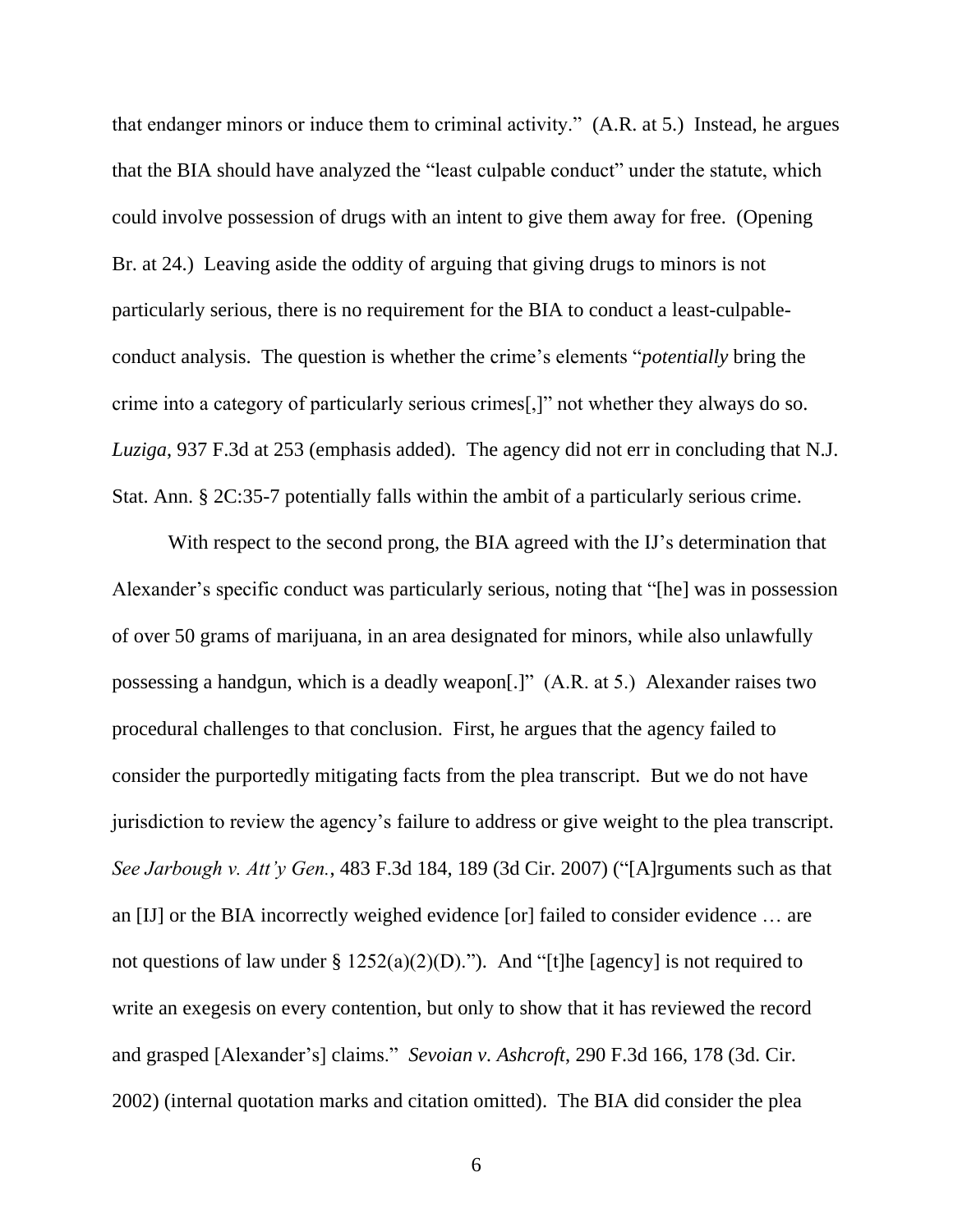transcript, and it concluded that the transcript "[did] not mitigate the findings of the [IJ]." (A.R. at 5.)

Second, Alexander argues that the IJ and the BIA improperly relied on the indictment's dismissed claims to ascertain the amount of marijuana he possessed at the time of his offense. As discussed above, the agency may consider "all reliable information[,] … including the conviction records and sentencing information, as well as other information outside the confines of a record of conviction." *Luziga*, 937 F.3d at 253 (alterations in original). The agency here was not precluded from considering the full indictment, which contained reliable information, even if it fell outside the ultimate record of conviction. *Cf. Sunuwar*, 989 F.3d at 249-50 (holding that it was reasonable for the agency to credit an affidavit of probable cause).

The IJ and the BIA did not err in determining that Alexander was convicted of a particularly serious crime and was thus ineligible for asylum and withholding of removal.

#### **B. Protection Under the CAT**

Alexander next challenges the agency's determination that he was not entitled to protection under the CAT. To receive deferral of removal under the CAT, a noncitizen must establish that "it is more likely than not that he or she would be tortured if removed to the proposed country of removal." *Myrie v. Att'y Gen.*, 855 F.3d 509, 515 (3d Cir. 2017). The IJ begins that evaluation by addressing the factual question of what is likely to happen to the petitioner if removed; and the legal question of whether what is likely to happen meets the definition of torture. *Id.* at 516 (quoting *Kaplun v. Att'y Gen.*, 602 F.3d 260, 271 (3d Cir. 2010)). For an act to constitute torture under the CAT, it must "caus[e]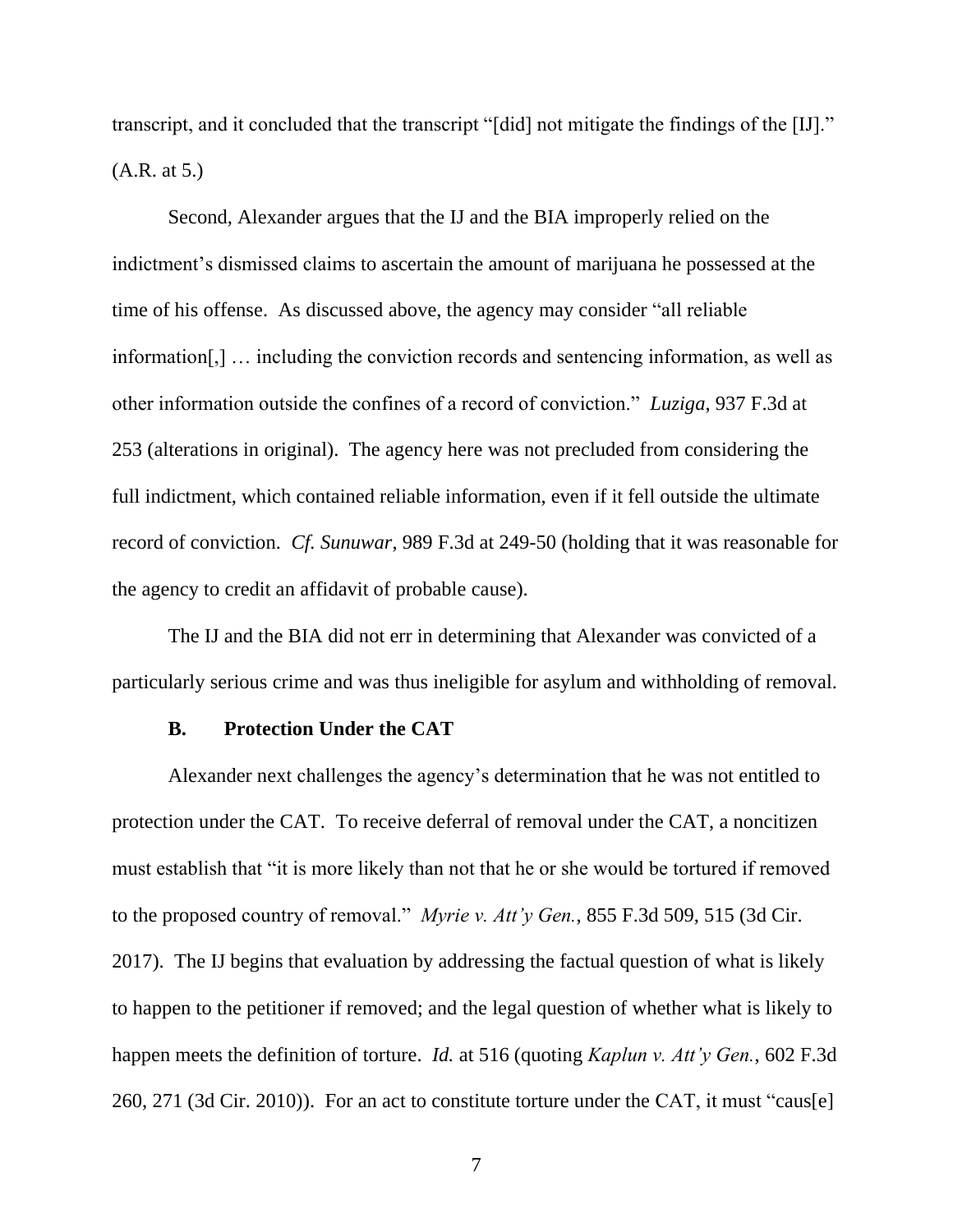severe physical or mental pain or suffering[.]" *Id.* at 515; *see also* 8 C.F.R.

§ 1208.18(a)(2) ("Torture is an extreme form of cruel and inhuman treatment and does not include lesser forms of cruel, inhuman or degrading treatment or punishment."). To meet his burden, a noncitizen may present evidence of past torture he endured, "evidence of gross, flagrant or mass violations of human rights within the country of removal," and other relevant information regarding country conditions. *Id.* § 1208.16(c)(3).

Alexander presented evidence of his past suffering and of country conditions, but the evidence does not establish that he is more likely than not to be tortured upon returning to Jamaica. As for past torture, we agree with the BIA that "a single physical beating by teens that required stitches but no hospitalization or lasting physical effect, coupled with threats to an uncle, a perceived sighting in New York many years ago, and advice from family friends to remain in the United States, is insufficient to demonstrate past torture, which requires extreme pain or suffering." (A.R. at 7.) Alexander's past experiences are not to be treated lightly, but they do not constitute torture and do not establish a likelihood of future torture.

We also agree that the country-conditions evidence does not establish a likelihood of future torture. The agency found that Alexander's bisexuality did not make him likely to be attacked by a mob, criminally prosecuted for same-sex intimacy, or left unprotected by the police. It also found that he would not be subjected to political violence, particularly given that the JLP had risen to power in the years since his uncles were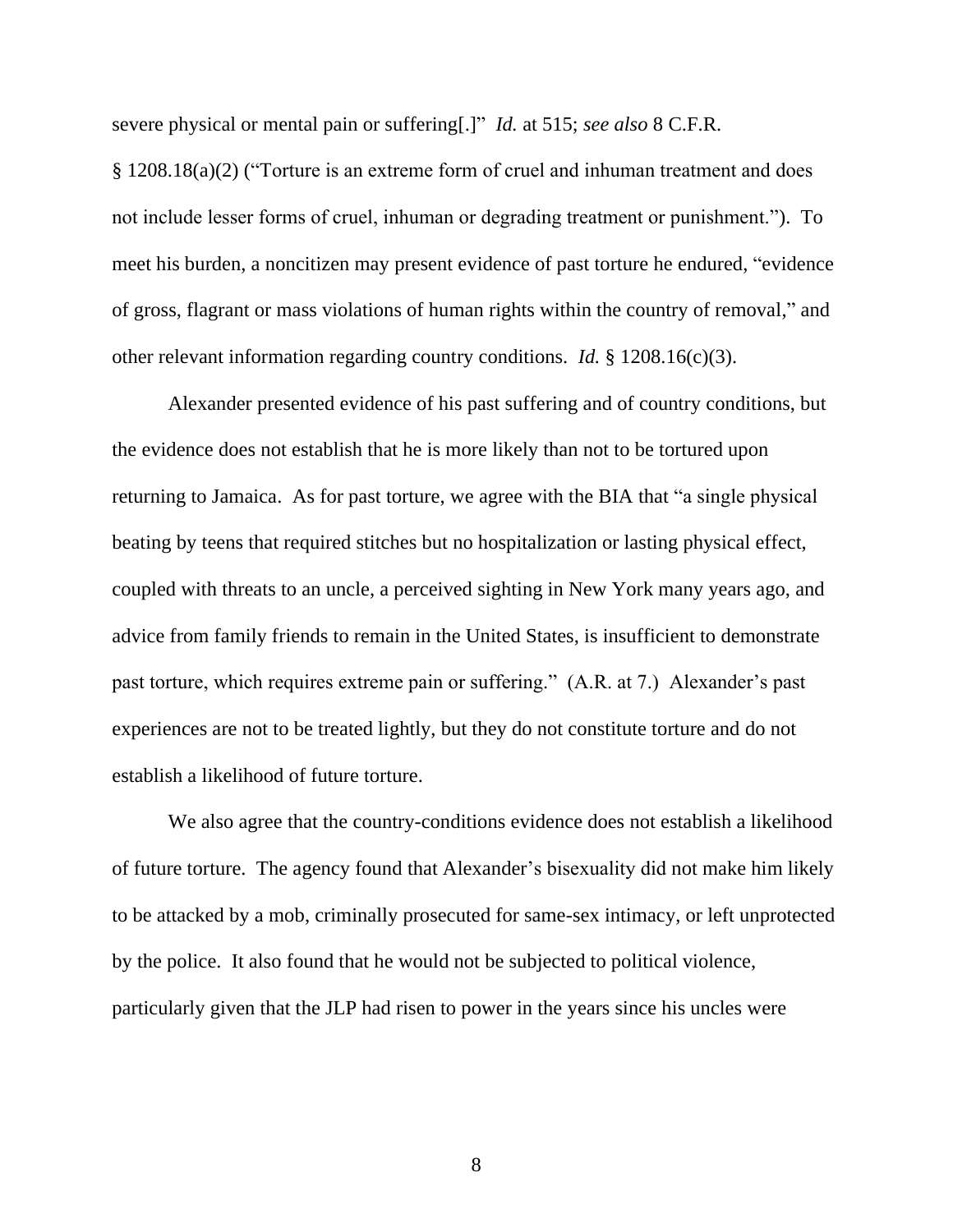killed. Those factual findings are supported by substantial evidence. *Nasrallah v. Barr*, 140 S. Ct. 1683, 1692 (2020). 3

Alexander again challenges the agency's process, arguing that it failed to consider certain relevant evidence. He is correct that the IJ must consider "all evidence relevant to the possibility of future torture[.]" 8 C.F.R. § 1208.16(c)(3). But "[t]he IJ and BIA need not 'discuss every piece of evidence mentioned by'" an alien seeking CAT protection. *Green v. Att'y Gen.*, 694 F.3d 503, 509 (3d Cir. 2012) (quoting *Huang v. Att'y Gen.*, 620 F.3d 372, 388 (3d Cir. 2010)). All that is required is for the IJ to demonstrate that she considered all the evidence of record. *Id.*

Alexander argues that the IJ ignored the articles and expert report that he submitted and instead relied only on reports from the U.S. State Department. But the record does not show that the IJ disregarded that other evidence.<sup>4</sup> She stated at the outset that "[a]ll of the evidence has been considered, regardless of whether it is specifically mentioned in this decision[.]" (A.R. at 303.) She cited Alexander's submissions for the

<sup>&</sup>lt;sup>3</sup> Although the country conditions evidence "suggests individuals of the LGBTI community are victims of discrimination, which can sometimes be violent" (A.R. at 113), that general possibility of violent discrimination is "insufficient to demonstrate that it is more likely than not that a particular civilian, in this case [Alexander], will be tortured[.]" *Tarrawally v. Ashcroft*, 338 F.3d 180, 188 (3d Cir. 2003). As the BIA found, "Jamaica, like many nations, continues to mistreat bisexuals[,] but the situation has improved, and the record does not reflect the likelihood of future torture for [Alexander] is more likely than not for him, specifically, or those like him." (A.R. at 7.)

<sup>&</sup>lt;sup>4</sup> In his reply brief, Alexander presents additional reports detailing discrimination against the LGBT community in Jamaica. We may not consider that evidence here. *See*  8 U.S.C. § 1252(b)(4)(A) (stating that a petition for review shall be decided "only on the administrative record on which the order of removal is based").